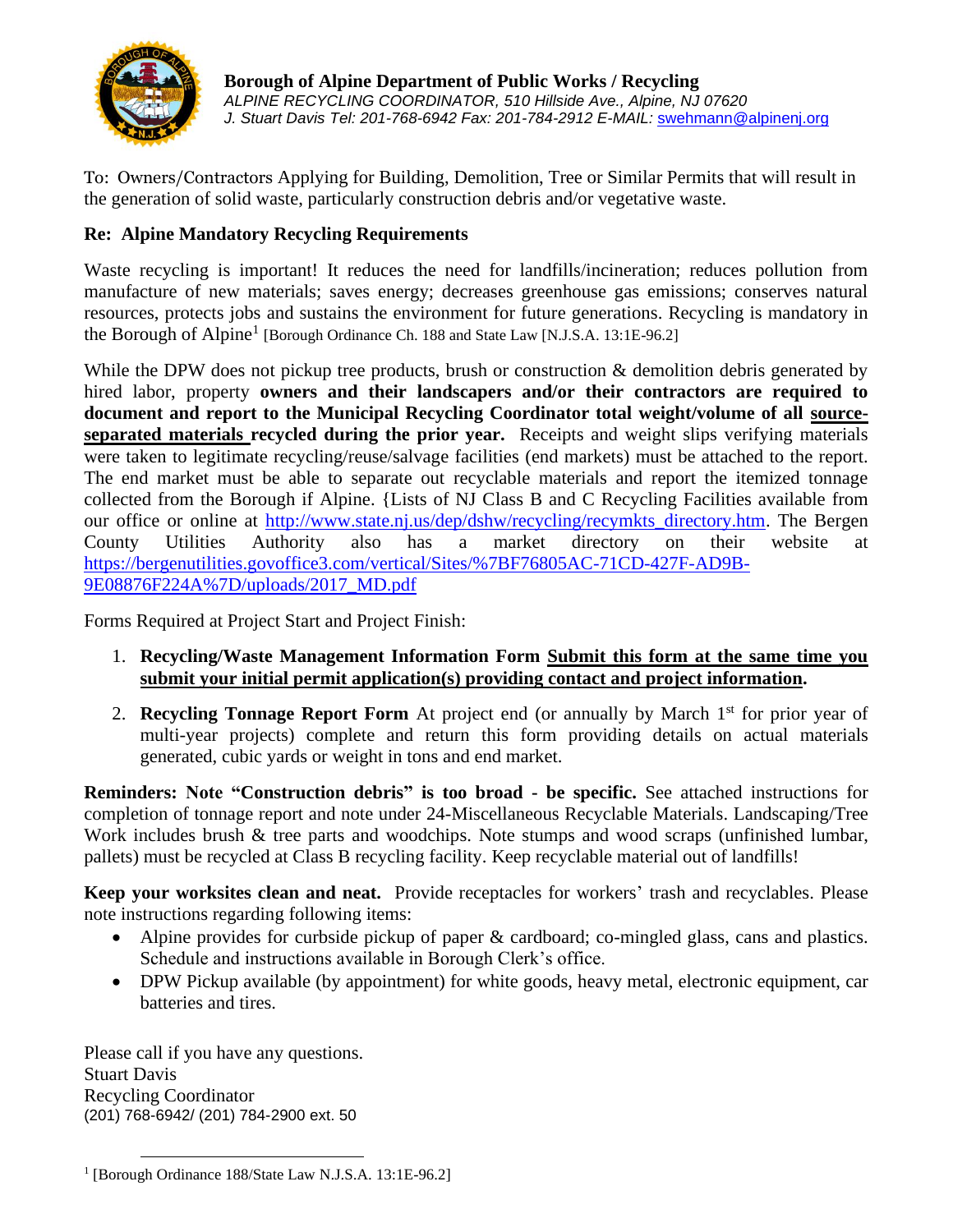

**Borough of Alpine Department of Public Works/ Recycling Coordinator** MAIL/FAX/E-MAIL COMPLETED REPORT TO: ALPINE RECYCLING COORDINATOR, c/o Borough Clerk's Office 100 Church Street, Alpine, NJ 07620 FAX: (201) 784-1407 EMAIL: [swehmann@alpinenj.org](mailto:swehmann@alpinenj.org)

# **TONNAGE START FORM FOR YEAR 20\_\_\_\_\_**

**Recycling/ Waste Management Information Form Submit this form to the Borough Clerk's Office prior to starting permitted project.**

| (Refer to Tonnage Report Form for Material Types/Categories)                                                                                                            |  |
|-------------------------------------------------------------------------------------------------------------------------------------------------------------------------|--|
|                                                                                                                                                                         |  |
|                                                                                                                                                                         |  |
| Address                                                                                                                                                                 |  |
|                                                                                                                                                                         |  |
| Lists of NJ Class B and C Recycling Facilities available from our office or online from the NJ DEP:<br>http://www.state.nj.us/dep/dshw/recycling/recymkts_directory.htm |  |

The Bergen County Utilities Authority also has a market directory on their website: [https://bergenutilities.govoffice3.com/vertical/Sites/%7BF76805AC-71CD-427F-AD9B-](https://bergenutilities.govoffice3.com/vertical/Sites/%7BF76805AC-71CD-427F-AD9B-9E08876F224A%7D/uploads/2017_MD.pdf)[9E08876F224A%7D/uploads/2017\\_MD.pdf](https://bergenutilities.govoffice3.com/vertical/Sites/%7BF76805AC-71CD-427F-AD9B-9E08876F224A%7D/uploads/2017_MD.pdf)

By signing below, I acknowledge that I am responsible for complying with the requirements of Borough Ordinance No. 188/ State Law N.J.S.A. 13:1E-96.2 related to recovery of waste generated from the above project. The responsible parties, including subcontractors, shall specifically investigate opportunities to salvage, reuse and recycle waste materials to be generated prior to the start of this project.

\_\_\_\_\_\_\_\_\_\_\_\_\_\_\_\_\_\_\_\_\_\_\_\_\_\_\_\_\_\_\_\_\_\_\_\_ \_\_\_\_\_\_\_\_\_\_\_\_\_\_\_\_\_\_\_\_\_\_\_\_\_\_\_\_\_\_\_\_\_\_\_\_\_\_\_\_

Signature of Property Owner Signature of Contractor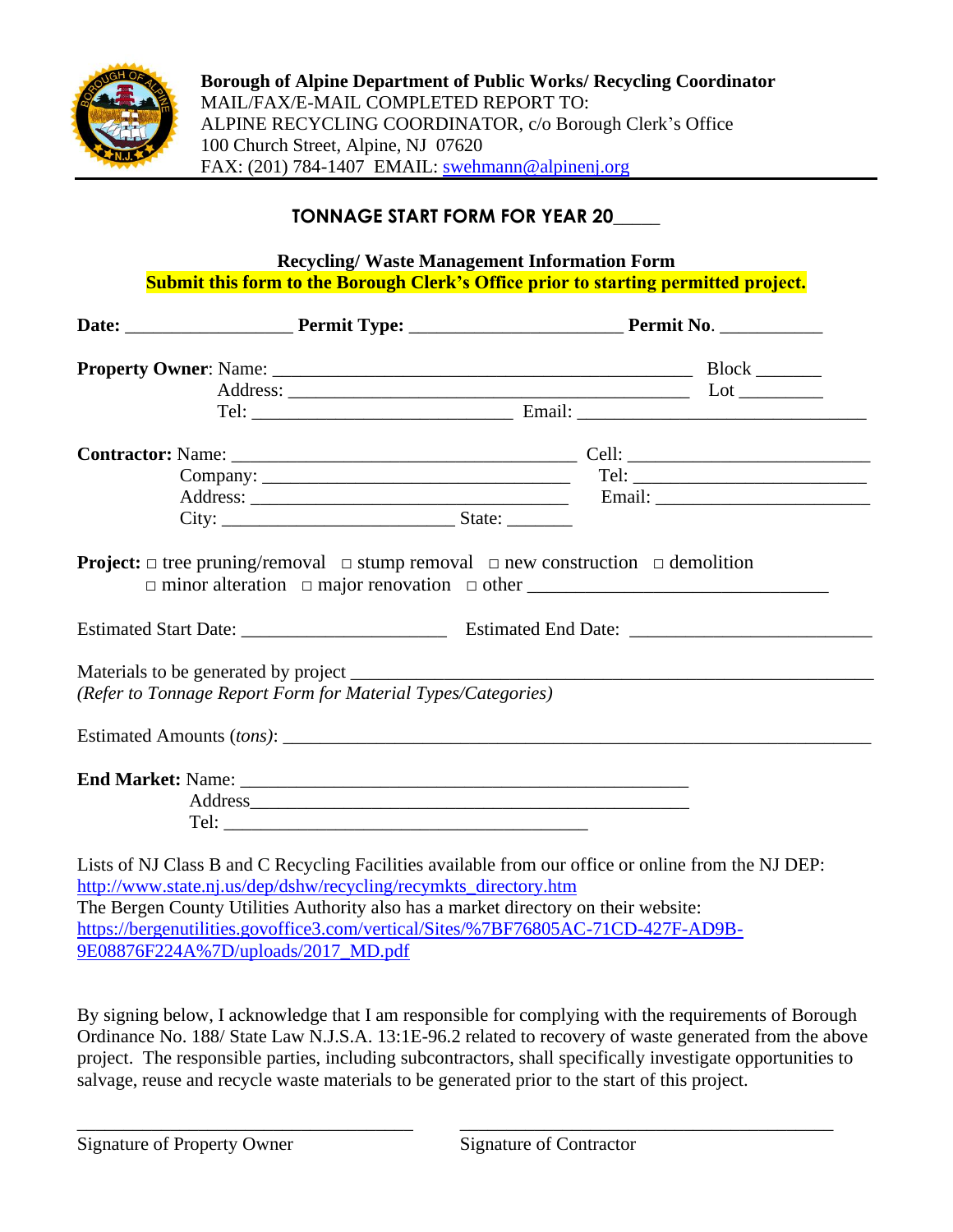# *ALPINE RECYCLING TONNAGE REPORT For Year 20\_\_\_\_\_ Tonnage Report is Due Annually on March 1st for the Preceding Year*

**Section 1 - Type or print the following information:** 

| Company                                           | Contact:                                            |  |  |
|---------------------------------------------------|-----------------------------------------------------|--|--|
| Address:                                          | Phone/ Fax                                          |  |  |
|                                                   | Email:                                              |  |  |
|                                                   | Ref: Permit Type                                    |  |  |
| <b>Commercial Site</b><br><b>Residential Site</b> | $\left($ (check one) This is Final Report Yes<br>Nο |  |  |

# **The submission of this report is required by law. DEADLINE: March 1st**

Section 2 - Important – See the attached instructions for information on completing it.

| ID#             | <b>Material</b>                                                                                                                     | <b>Tons</b> | <b>End Market</b>          |
|-----------------|-------------------------------------------------------------------------------------------------------------------------------------|-------------|----------------------------|
|                 |                                                                                                                                     |             | (Name/ Address/ Phone No.) |
| 01              | Corrugated cardboard                                                                                                                |             |                            |
| 02              | Mixed office paper                                                                                                                  |             |                            |
| 03              | Newspaper                                                                                                                           |             |                            |
| 04              | Other paper/magazines/junk mail                                                                                                     |             |                            |
| $\overline{05}$ | Glass bottles & jars                                                                                                                |             |                            |
| 06              | Aluminum cans                                                                                                                       |             |                            |
| 07              | Steel cans/oil filters                                                                                                              |             |                            |
| 08              | Plastic containers                                                                                                                  |             |                            |
| 09              | Heavy Iron                                                                                                                          |             |                            |
| 10              | Non-ferrous/other aluminum scrap                                                                                                    |             |                            |
| 11              | Metal appliances & light iron                                                                                                       |             |                            |
| $\overline{12}$ | Anti-freeze                                                                                                                         |             |                            |
| $\overline{13}$ | Batteries, lead-acid                                                                                                                |             |                            |
| 14              | Scrap autos                                                                                                                         |             |                            |
| 15              | <b>Tires</b>                                                                                                                        |             |                            |
| 16              | Used motor oil                                                                                                                      |             |                            |
| $\overline{17}$ | Brush/tree parts                                                                                                                    |             |                            |
| 18              | Grass clippings                                                                                                                     |             |                            |
| 19              | Leaves                                                                                                                              |             |                            |
| 20              | <b>Stumps</b>                                                                                                                       |             |                            |
| $\overline{21}$ | <b>Consumer electronics</b>                                                                                                         |             |                            |
| 22              | Concrete/asphalt/masonry/paving materials                                                                                           |             |                            |
| $\overline{23}$ | Food waste & cooking grease                                                                                                         |             |                            |
| 24              | Misc recyclables* (list below)                                                                                                      |             |                            |
| $\overline{25}$ | Other glass                                                                                                                         |             |                            |
| 26              | Other plastic                                                                                                                       |             |                            |
| $\overline{27}$ | Petroleum contaminated soil                                                                                                         |             |                            |
| 28              | Process residue                                                                                                                     |             |                            |
| $\overline{29}$ | Textiles                                                                                                                            |             |                            |
| 30              | Wood scraps                                                                                                                         |             |                            |
|                 | Mixed materials. List by ID # any materials that are<br>mixed together or comingled for recycling. Use separate<br>sheet if needed. |             |                            |

# **\*Miscellaneous recyclable materials: \_\_\_\_\_\_\_\_\_\_\_\_\_\_\_\_\_\_\_\_\_\_\_\_\_\_\_\_\_\_\_\_\_\_\_\_\_\_\_\_\_\_\_\_\_\_\_\_\_\_\_\_\_\_\_\_\_\_\_\_\_**

## **MAIL/FAX/E-MAIL COMPLETED REPORT TO: ALPINE RECYCLING COORDINATOR, 510 Hillside Ave., Alpine, NJ 07620 Fax: 201-784-2912 E-MAIL: swehmann@alpinenj.org**

**\_\_\_\_\_\_\_\_\_\_\_\_\_\_\_\_\_\_\_\_\_\_\_\_\_\_\_\_\_\_\_\_\_\_\_\_\_\_\_\_\_\_\_\_\_\_\_\_\_\_\_\_\_\_\_\_\_\_\_\_\_\_\_\_\_\_\_\_\_\_\_\_\_\_\_\_\_\_\_\_\_\_\_\_\_\_\_\_\_\_\_\_\_\_**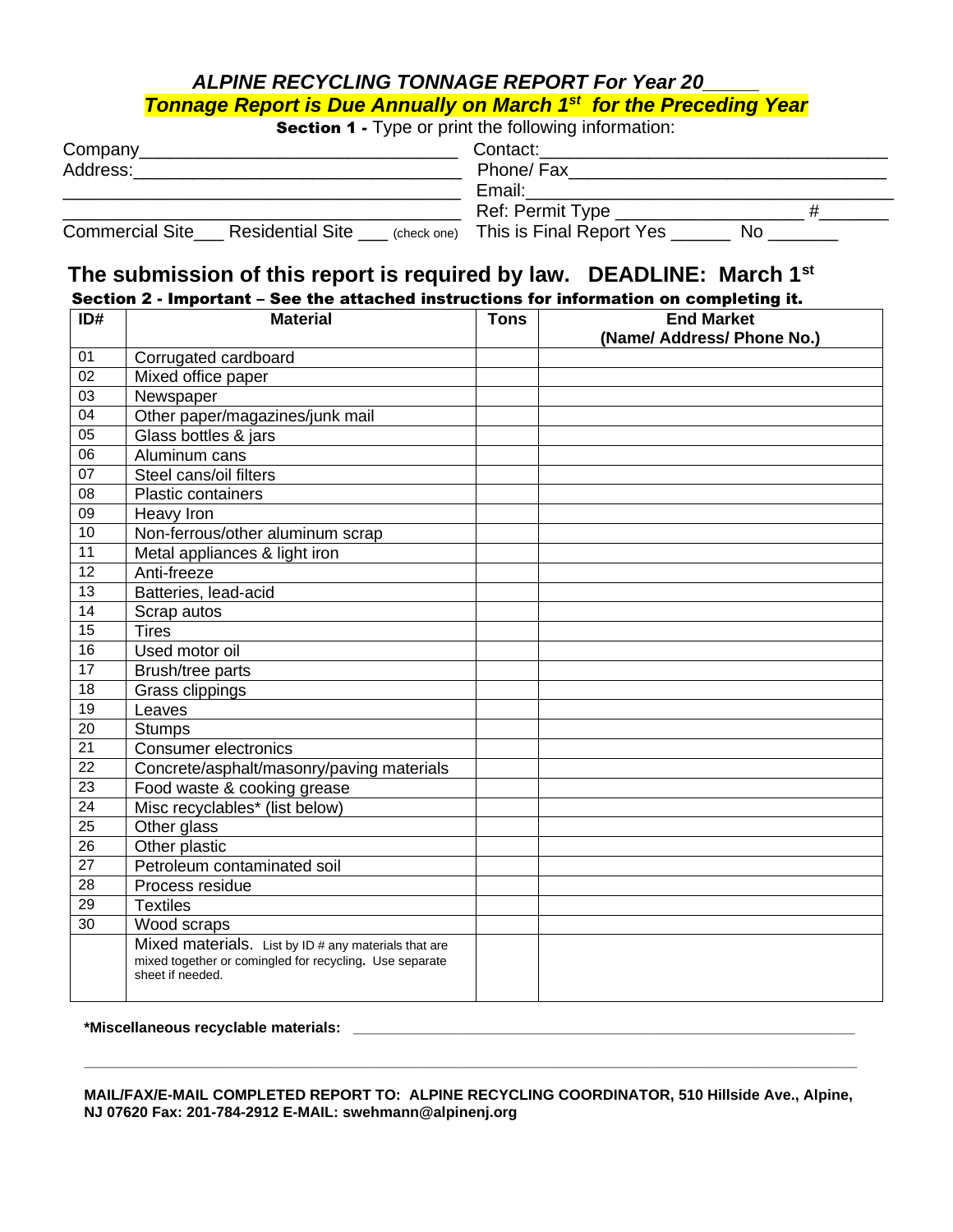## Important Note

Each year, as required by Alpine Ordinance 188 and the New Jersey Department of Environmental Protection (NJDEP) Recycling Regulations, NJAC 7:26A-10.3 (2009), all businesses and institutions, including multifamily housing owners or their agents, must report the weight in tons of materials collected for recycling from their premises. Alpine is required by law to file an annual report that documents that tonnage with the NJDEP. To file this report, information is needed from all residential, commercial, and institutional establishments and/or their contractors. This report also verifies that you are recycling and maintaining records of your recycling efforts as required by municipal ordinance 188**.**

## **Instructions for Completion of Recycling Tonnage Report**

### Section 1

Please type or print the name of your business or institution, its address and all contact information. **Reports are due ANNUALLY on March 1st . ONLY report tonnage for materials recycled from January 1st through December 31st of the PRECEDING YEAR.**

### Section 2

The list of materials, ID # 1 to # 30, includes mandated recyclables, as well as commonly recycled materials. Print the weight in tons of that material and the name of your recycling hauler or end market.

- If you do not know the weight in tons, you may list pounds, cubic yards, gallons, square yards for rugs, number of units for lead-acid batteries, tires, electronics, fluorescent lights. Be sure to print the unit of weight/measurement next to each item; for example, 7.5 tons, 25 gallons, 2 units.
- If your recycling hauler reports the tonnage to Alpine on your company's behalf, please leave the "Tons" column blank.

To complete the "Company providing recycling services" column:

- List name of hauler or end market. If that company reports the tonnage numbers on your company's behalf, please indicate that. We will cross-check your report with the information that the recycling company provides.
- If your landlord or a property management company is responsible for your recycling, list the appropriate name and phone number. We will contact them for the tonnage numbers.
- If you were given permission to take your recyclables directly to an Alpine facility (ex. white goods or electronics), print "Alpine facility" across from each of those materials. You do not have to fill in the tonnage weight information for those materials.
- Use a separate sheet of paper for multiple vendors.

#### Definitions of Material **PAPER**

01 - **Corrugated** - Containers and similar paper items usually used to transport supplies, equipment parts or other merchandise.

02 - **Mixed Office and Computer Paper** - Any and all types of "office-type" paper including, but not limited to: computer paper, higrade white paper, typing paper, copier paper, onion-skin, tissue paper, notepad, envelopes, manila folders and colored paper, or any mix thereof.

03 - **Newspaper** - All paper marketed as newsprint or newspaper and containing at least 70% newsprint or newspaper (American Forest and Paper Association grades #6, #7 and #8 news).

04 - **Other Paper/Magazines/Junk Mail** - All paper, which is not defined, as corrugated, mixed office paper, computer paper or newspaper. Examples are as follows: magazine stock, telephone directories, wrapping paper, chip board, books and grocery bags. [papers coated with plastic, film or foil and paper contaminated with food should not be included]

#### **CONTAINERS**

05 - **Glass Containers** - All glass containers used for packaging food or beverages.

06 - **Aluminum Cans** - Food and beverage containers made entirely of aluminum.

07 - **Steel Cans** - Rigid containers made exclusively or primarily of steel or tin-plated steel and steel and aluminum cans used to store food, beverages, paint and a variety of other household and consumer products including motor oil filters.

08 - **Plastic Containers** - Containers such as polyethylene terephthalate (PETE - #1) soda bottles, high density poly ethylene (HDPE - #2) milk, water or detergent bottles, vinyl (V - #3), low density polyethylene (LDPE -#4) containers, or polyvinyl chloride (PVC - #5) bottles and rigid and foam polystyrene (PS - #6).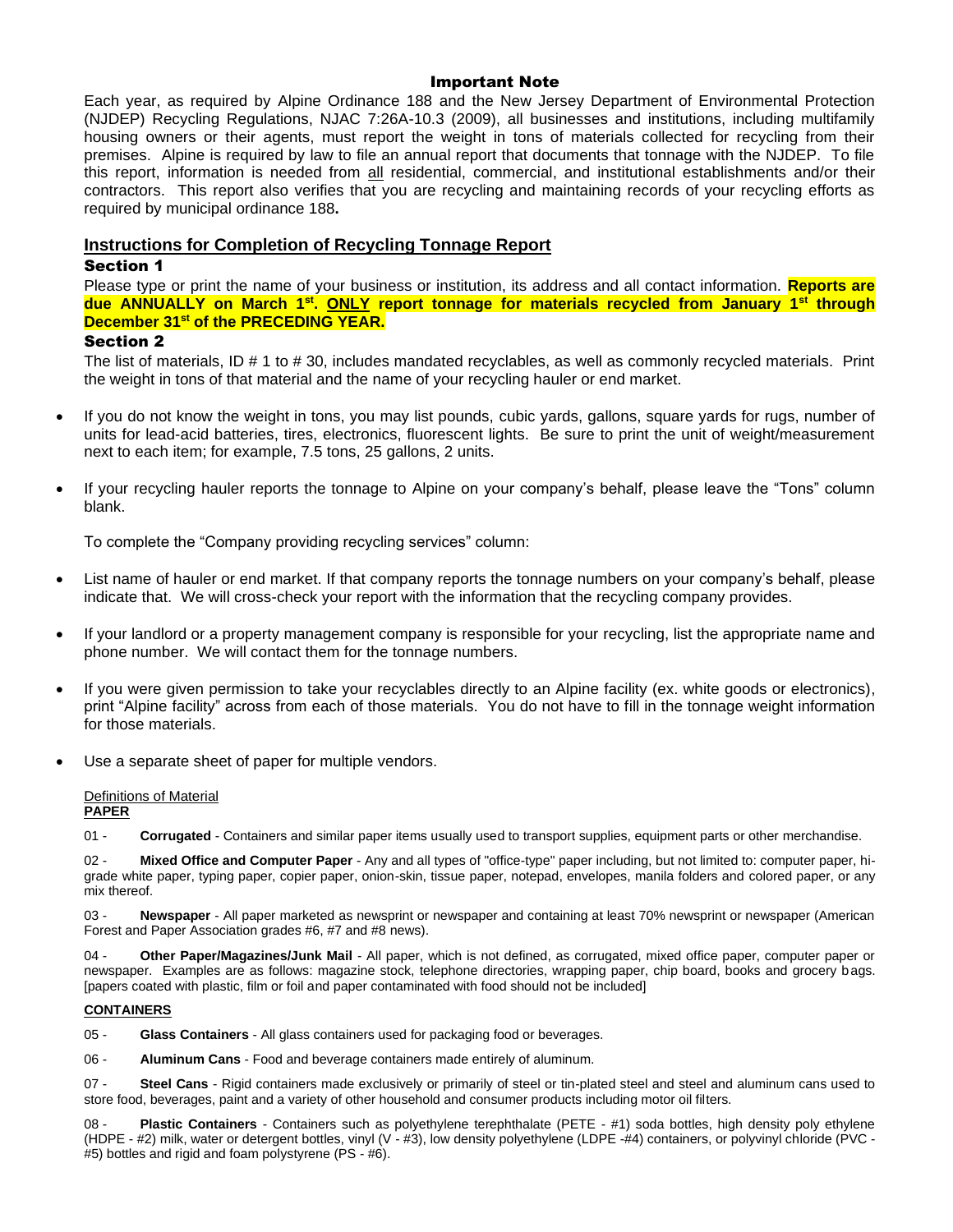#### **METAL**

09 - **Heavy Iron** - All ferrous scrap, structural steel or cast iron components.

10 - **Non-ferrous and Other Aluminum Scrap** - All non-container aluminum, copper, zinc, brass and other metals, which generally do not rust.

11 - **White Goods and Light Iron** - All appliances such as washers, dryers, refrigerators, etc. as well as products made from sheet iron, such as shelving, file cabinets, metal desks, recycled or reconditioned steel drums and other non-structural ferrous scrap.

#### **AUTO**

12 - **Anti-freeze** - All automotive engine coolant consisting of a mixture of ethylene glycol and water or propylene glycol and water.

13 - **Batteries, Lead-Acid** - Batteries from automobiles, trucks, other vehicles and machinery and equipment. THIS DOES NOT INCLUDE CONSUMER BATTERIES.(see#21).

14 - **Scrap Autos** - Crushed or shredded automobile or truck bodies excluding auto shredder residue or "fluff".

15 - **Tires** - Rubber-based scrap automotive, truck or specialty (e.g. forklift) tires. NOTE: This material must be recycled at a registered, exempted or pending "Class B" recycling facility (see Appendix B for a list of registered facilities).

16 - **Used Motor Oil** - A petroleum -based or synthetic oil which, through use, storage or handling, has become unsuitable for its original purpose due to the presence of impurities or loss of original properties. Used motor oil filters shall be reported as item 7, steel containers.

#### **YARD MATERIAL / VEGITATIVE WASTE**

17 - **Brush/Tree Parts** - Branches and woodchips generated from residential and institutional sources (e.g. storm damage and pruning activities).

18 - **Grass Clippings** - Grass clippings derived from the mowing of lawns or other grassy areas.

19 - **Leaves** - Leaves and other yard debris excluding grass and brush, from residential, institutional, commercial or industrial sources.

20 - **Stumps** - Unfinished wood from commercial land clearing activities. NOTE: This material must be recycled at a registered, exempted or pending "Class B" recycling facility (see Appendix B for a list of registered facilities).

#### **OTHER**

21 - **Consumer Electronics** - A broad field of electronics that includes devices such as TVs, DVDs, VCRs, radios, hi-fi stereo, home theater, handheld and software-based games as well as Internet appliances.

22 - **Concrete/Asphalt and Masonry / Paving Materials including MILLINGS** - Asphalt or asphalt-based roofing shingles, concrete, brick, cinder block, ceramic materials stones, other masonry materials and paving materials. NOTE: This material must be recycled at a registered, exempted or pending "Class B" recycling facility (see Appendix B for a list of registered facilities).

23 - **Food Wastes & Cooking Grease** – Cooking oil, fryer grease, food plate wastes and food processing wastes. Food processing wastes include food processing waste, food processing residuals and animal processing wastes. If the material is transported and processed as animal feed, it should be identified as such. Materials generated in trimming and reject sorting operations from the processing of fruits and vegetables in canneries and similar industries, e.g. tomato skins, pepper cores, bean snips cranberry hulls, etc., should be classified as (28) process residue. (Note: This definition is used for Tonnage Grant purposes only, and does not reflect the definition as per the to-be-proposed solid waste and recycling regulations.)

24 - **Miscellaneous Recyclable Materials, Fluorescent Lights & Household Batteries** - Includes any other non-hazardous materials which would otherwise be classified as solid waste and is not otherwise defined in this section and documented as being recycled. Examples include household batteries, paint, fluorescent lights, furniture, wallboard, padding and insulation. *Construction and Demolition debris must be separated into its various materials.* Any material labeled as C&D will be disallowed.

25 - **Other Glass** - All non-container glass such as plate glass, drinking glasses and automotive glass.

26 - **Other Plastic** - Low-density polyethylene (LDPE) film or bags, other film, plastic closures, durable goods and plastic pallets (provided they are recycled and not simply reused). Includes plastic from Verizon, PSEG, and most supermarkets.

27 - **Petroleum Contaminated Soil** - Non-hazardous soils containing petroleum hydrocarbons resulting from spills, leaks or leaking underground storage tanks used for gasoline or any other commercial fuel and which are recycled in accordance with the requirements of N.J.A.C. 7:26A-1.1 et seq. NOTE: This material can be recycled at "Class B" facilities (for example, authorized asphalt manufacturers).

28 - **Process Residue** – Includes ash recovered from any form of incinerator power plant and any other process residue (i.e. manufacturing scrap) which is non-hazardous and meets the definition of an ID-27 industrial waste. NOTE: Sludge is not included in this or any other definition.

29 - **Textiles** - Cloth materials such as wool, cotton, linen, nylon or polyester derived from carpet, clothing, linens or cloth diapers.

30 - **Wood Scraps** - Unfinished lumber. Included in this definition are wooden pallets. Utility Poles are **not** recyclable. NOTE: This material must be recycled at a registered, exempted or pending "Class B" recycling facility (see Appendix B for a list of registered facilities).